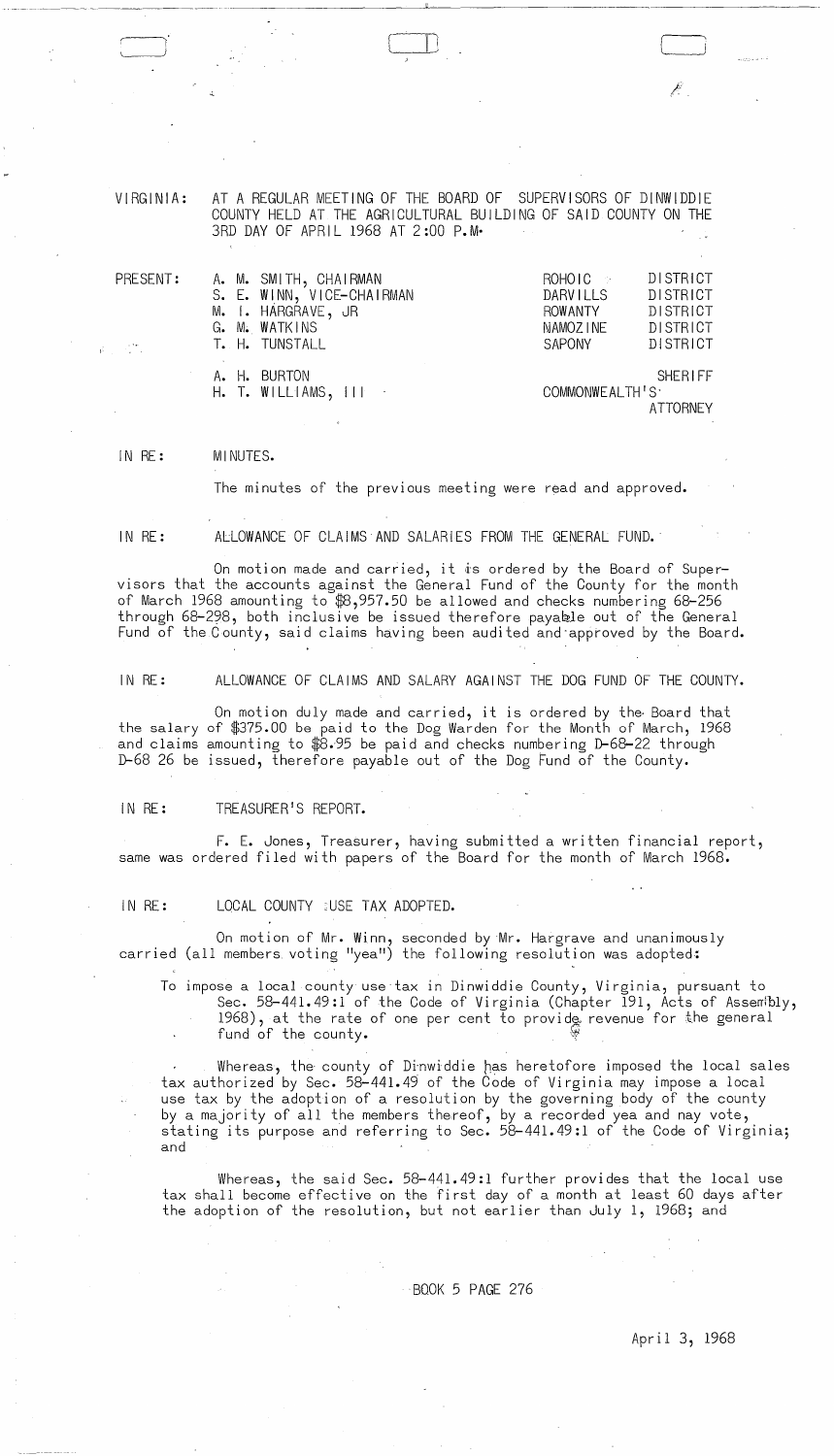Whereas, the said Sec. 58-441,49:1 also provides that the resolution authorized thereby may be adopted in the manner stated notwithstanding any other provision of law; now, therefore,

Resolved, by the Board of Supervisors of the county of Dinwiddie, Virginia, as follows:

Pursuant to Sec. 58-441.49:1 of the Code of the Code of Virginia (Chapter 191, Acts of Assembly, 1968), there is hereby imposed in the county of Dinwiddie a local county use tax at the rate of one per cent to provide revenue for the general fund of the county. The said county use tax shall be added to the rate of the State use tax imposed by Chapter 8.1, Title 58, of the Code of Virginia, and shall be subject to all the provisions of that chapter, and all amendments thereof, and the rules and regulations published with respect thereto. Therefore, the purpose of this resolution is to impose the local use tax authorized by Sec. 58-441.49:1 of the Code of Virginia.

The effective date of the use tax imposed by this resolution shall be the first day of July, 1968, and;the same shall be in force on and after that date.

3. forthwith forward to the State Tax Commissioner of the Commonwealth of Virginia a certified copy of this resolution so that it will be received within five days after its adoption. The Clerk of the Board of Supervisors of the county of Dinwiddie shall

The foregoing resolution was adopted five  $(5)$  "yeas!".

IN RE: PLAT COOL SPRINGS SUBDIVISION - SECTION 4 APPROVED.

The final plat of Cool Springs Subdivision Section 4 was presented. It appeared said plat had been signed by the Department of Highways and Health Department, a street bond in the amount of \$15,000 had been posted and the subdivision examining fee of \$64.00 had been paid. Motion was duly made and carried appr'oving said plat and authorizing the chairman to sign same.

IN RE: JAMES N. HAMILL 0.72 ACRE.

A plat of a parcel of land containing 0.72 acre was presented for approval by Mr. James N. Hamill. The Board directed this plat be approved by the Executive Secretary only if one acre were purchased.

IN RE: PLAT - WOODSTREAM SUBDIVISION.

The final plat of Woodstream Subdivision was presented for approval. It appeared the plat had been signed by the Health Department and the Department of Highways. It also appeared to the Board the street within the subdivision had been constructed, however, no bond had been posted. The Board directed this plat be signed only after the subdivider posted a bond in the amount of \$1,500.00.

# IN RE: DELIQUENT TAXES.

The number of deliquent real estate taxes was discussed. It appeared there were a large number of persons who had not paid real estate taxes for three years or more. The Chairman stated these parcels of land should be sold by the County. The Commonwealth's Attorney advised a definite policy should be established by the Board. No action was taken.

IN RE: ROUTE 669 - IMPROVEMENTS TO.

Mr. J. E. Tatum, Route 1, Box 103, Petersburg, appeared before the Board and requested impoovements be made to Route 669 between Route 604 and 605. Same was referred to the Highway Department for consideration.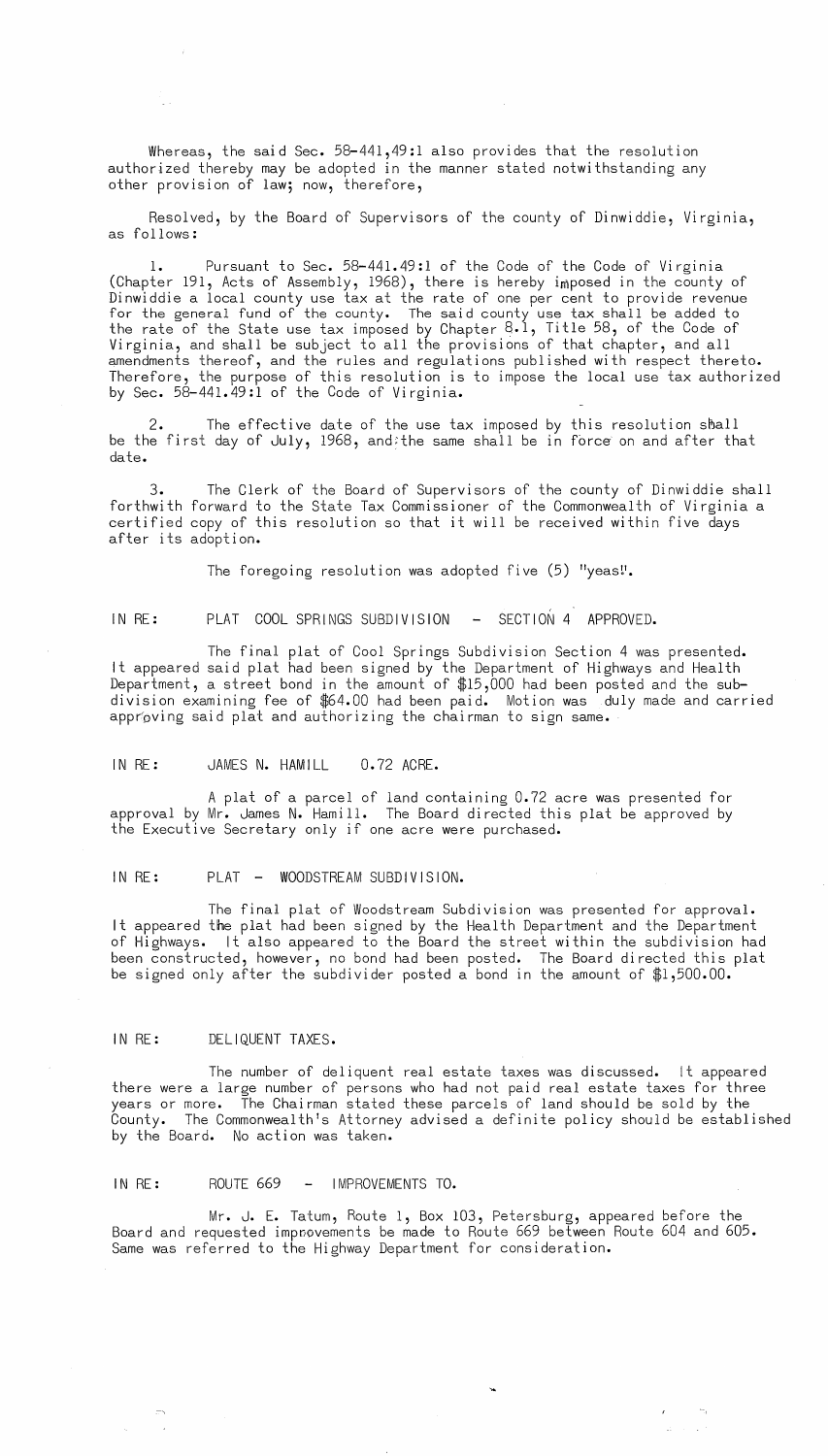# IN RE: ROADVIEWERS - APPOINTMENT OF

Upon motion of Mr. Winn, seconded by Mr. Hargrave and carried the following were appointed as Roadviewers for 1968. Mr. J. P. Westfall, M. E. Bass, A. R. Springston, William Green, C. Y. Avery, Jr.

The Board directed May  $7,1968$  be the day set to examine the roads requested by four petitioners.

## IN RE: PLAT - MAITLAND VILLAGE EXTENDED

A Plat of Maitland Village Extended dated March 1968 was reviewed be the Board. It appeared more than one owner was involved in this subdivision. Copies of the plat were referred to the Highway Department, the Health Department and the Commonwealth's Attorney's office for review.

# IN RE: REZONING PUBLIC HEARING - R03ERT L. BROWN

This being the day set to hold a public hearing as advertised in the Progress-Index March 21 & March 27, 1968 as requested by Mr. Robert L. Brown in his application dated February 5, 1968 and the Board seeing no one appearing to oppose such rezoning and the Planning Commission having previously recommended approval of the request took the following action:

Upon motion of Mr. Winn, seconded by Mr. Watkins and carried, the Dinwiddie County Board of Supervisors directs

> that an irregular shaped parcel of land containing three acres fronting on the south side of US 460 approximately 800 feet lying  $\frac{1}{2}$  mile west of intersection 85 be rezoned from A-2 to Business B-2 and that a parcel of land fronting on the north side of US 460 for a distance of 550 feet and extending back a depth of 300 feet lying east and adjacent to Rohoic Elementary School be rezoned from  $A-2$  to Business  $B=2$ .

Upon motion made and carried the Board directed the zoning administrator to make the above changes on  $\ddot{\varepsilon}$  the zoning maps

IN RE: W. M. LEONARD - USE PERMIT FOR CAMPING AREA.  $\mathcal{N} \subset \mathcal{N}$ 

Mr. W: M. Leonard presented a written outline of his proposed camping area on Lake Chesdin. The Board examined same and directed the Commonwealth<sup>T</sup>s Attorney and Executive Secretary to draw up proper specifications for issuance of a use permit as required by the zoning ordinance.

# IN RE: C. W. ALLEN - USE PERMIT FOR CAMPING AREA.

Mr. C. W. Allen<sub>s</sub> Route 1, S<del>utherland</del>, presented a request for a use permit to operate a public boat dock and camping area on Lake Chesdin. Issuance of this permit was held pending compilation of 'specifications of such use permit.

### IN RE: STREET LIGHTS APPROVED

 $\chi^{\rm eff}$ 

Upon request of the Executive Secretary and upon motion of Mr. Winn, seconded by Mr. Hargrave and carried the installation of three street lights were approved.

Book 5 Page 277

April 3, 1968